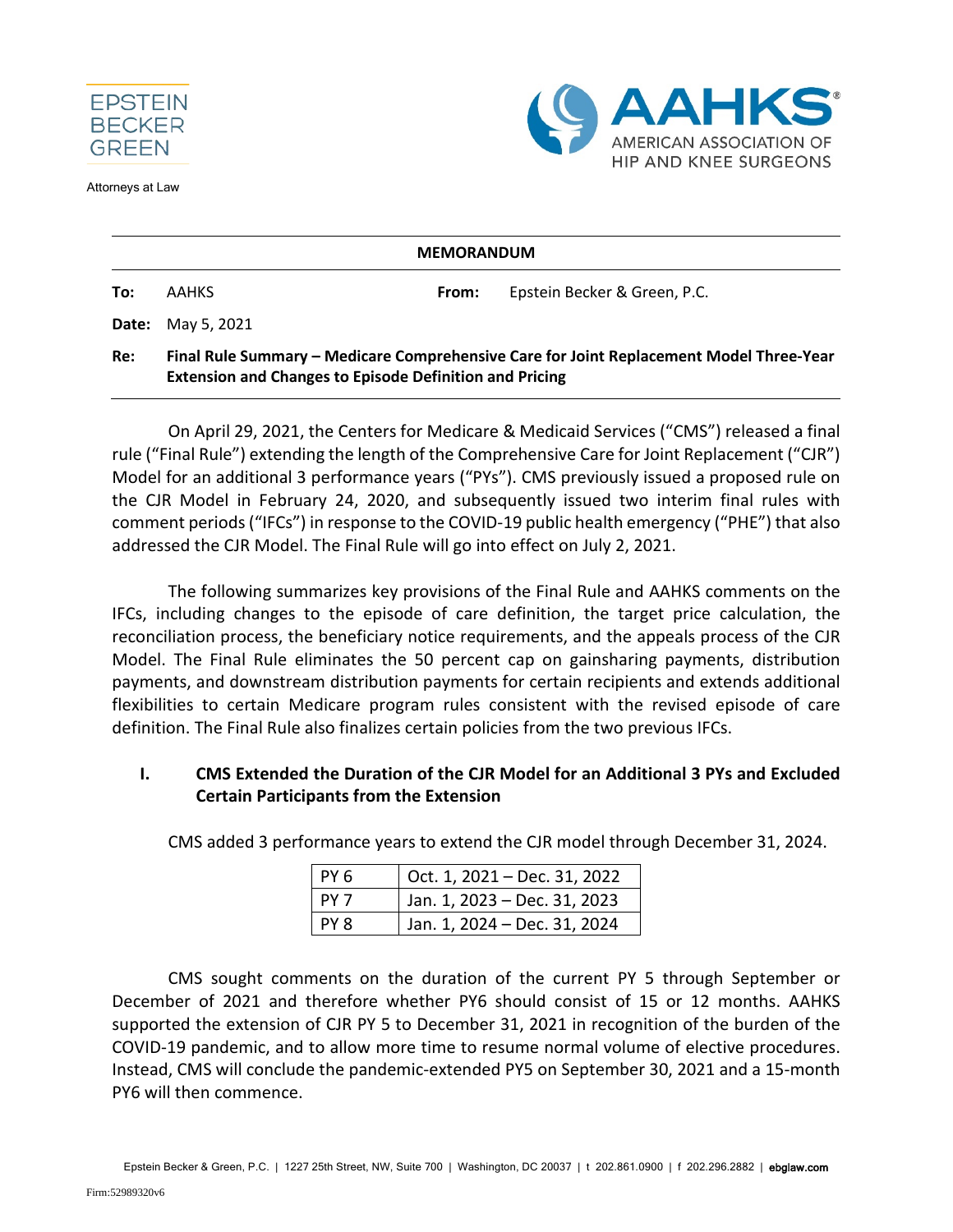May 5, 2021 Page 2

The extension of the CJR model only applies to participant hospitals located in the 34 mandatory metropolitan statistical areas ("MSAs") for whom participation has been mandatory since the beginning of the model in 2016. The review excludes rural and low-volume hospitals in the 34 mandatory MSAs and any voluntary hospitals in 33 voluntary MSAs that opted into the model for PYs 3 through 5. As a result, 330 hospitals in the 34 mandatory MSAs will be participating in PYs 6 to 8.

# **II. CMS Revised the Definition of an "Episode of Care" to Include Outpatient TKA and THA and Finalized its Proposal to Freeze the Hip Fracture List and Episode Exclusions List**

Consistent with AAHKS' requests, CMS added outpatient TKA and THA to the CJR model "episode of care" definition with a blended inpatient/outpatient target price to address the recent removal of the TKA and THA procedure codes from the IPO list.<sup>[1](#page-1-0)</sup> CMS also revised the definition "anchor procedure" to include a TKA or THA procedure that is permitted and payable by Medicare when performed in the outpatient setting and billed through the OPPS. CMS also finalized a freeze on the hip fracture list and episode exclusions list given the relative stability of the ICD-10-CM code set used to determine hip fractures and exclusions and will discontinue the annual sub-regulatory process to update the hip fracture list and episode exclusions list.

# **III. CMS Revisions to Target Price, Updates, and High Episode Spending Cap**

*Changed to 1 Year of Baseline Data.* As earlier proposed by CMS the PY6 target prices will be based on episode baseline data from 2019. PY7 target prices will be based on episode baseline data from 2021, and PY8 target prices will be based on episode baseline data from 2022. CMS determined that 1 year of data, rather than 3 years of data, would be sufficient to calculate target prices for all participant hospitals and that the most recently available 1 year of data would be a more appropriate baseline period on which to set target prices given the removal of TKA from the IPO list and the national shift in lower extremity joint replacements ("LEJR") spending. CMS anticipates that the corrective mechanisms of PYs 6 through 8 payment methodology and market trend factors will reduce potential distortions caused by the COVID-19 PHE.

*Removed Anchor Factor and Weights, and Prospective Payment System Target Pricing Updates*. As proposed, CMS removed the anchor factor and weights and updates to the target prices as a result of prospective payment system changes. The use regional episode spending data only and no hospital-specific data to calculate target prices for PY6 through 8 addresses CMS' concerns that a lack of volume of data for certain participant hospitals may limit the predictability of the target price calculation. The removal of hospital-specific ratios of MS-DRG 469 to 470 episodes for PY4 and 5 from the target price calculation addressed CMS' concern that a participant hospital's ratio of MS-DRG 469 to 470 episodes might skew the pooled historical

<span id="page-1-0"></span><sup>&</sup>lt;sup>1</sup> CMS noted that its internal claims data showed that 25% of Medicare fee-for-service TKA procedures were performed during an outpatient admission.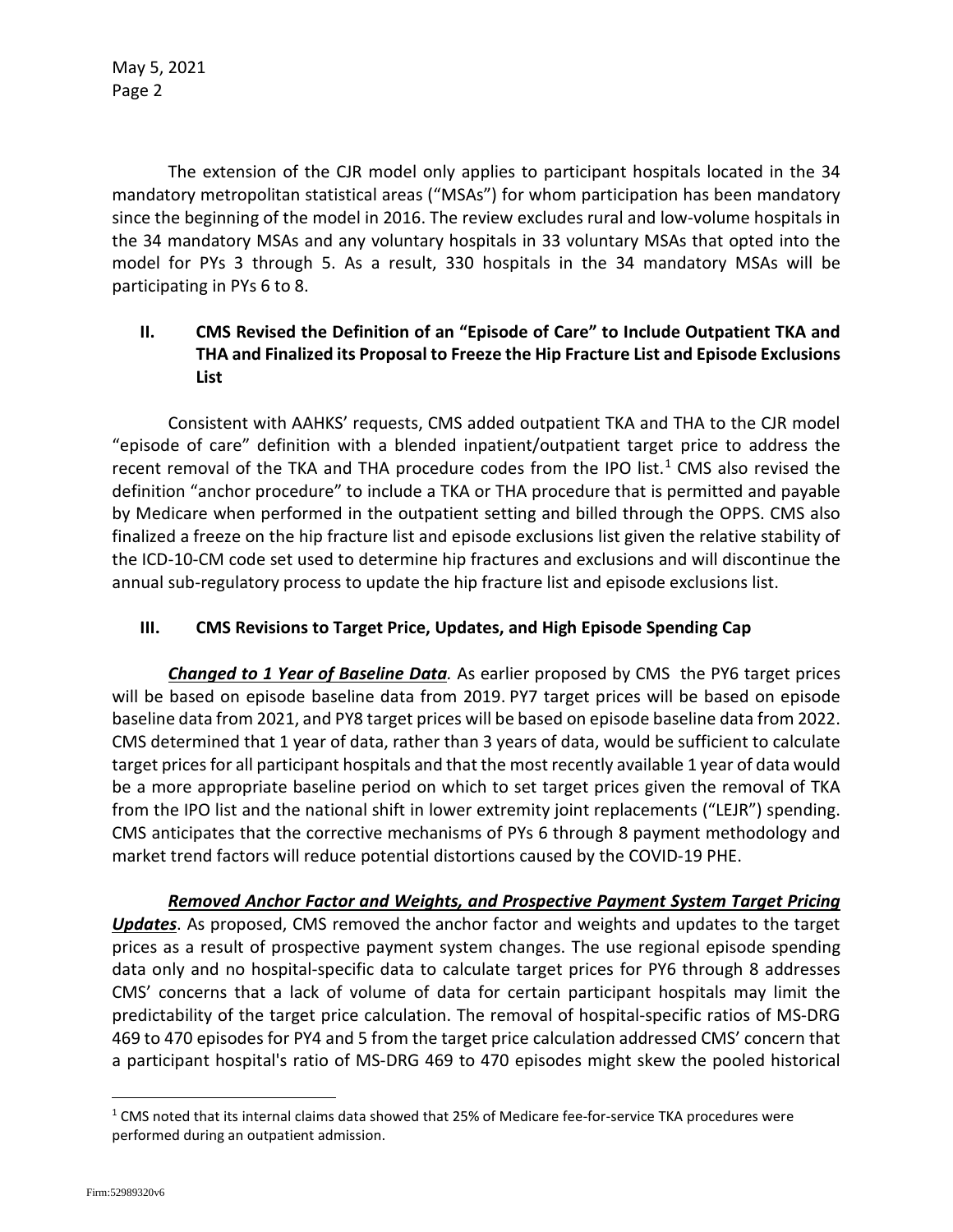May 5, 2021 Page 3

average episode payment. CMS will stop using the national anchor factor calculation and the subsequent regional and hospital weighting steps in the CJR model target price calculation method for PY6 through 8. CMS also will not continue the annual updates to the target prices since the new market trend adjustment for target prices at reconciliation will adjust for the 2 year percent change in prices at the regional/MS-DRG level.

*Shifted to Using the 99th Percentile for Determining the High Episode Spending Cap Amount in Initial Target Price Calculation.* As proposed, CMS will use the 99th percentile of historical costs when capping episodes prior to calculating the target prices. The high episode spending cap calculation would utilize the national summary of episode data to calculate the 99th percentile of each MS-DRG and hip fracture combination for each region and total episode. Costs above the 99th percentile would be capped prior to calculating target prices for each MS-DRG and hip fracture combination for each region. AAHKS recommended that CMS set the high episode spending cap at the 90th percentile so that hospitals and surgeons would not be punished for taking the risk of treating the most vulnerable and complex patients. CMS argued that this method will "more accurately represent the cost of infrequent and potentially nonpreventable complications for each category of episode the participant hospital could not have reasonably controlled." CMS maintains that the risk adjustment methodology, with the addition of the dual-eligibility status variable, will adjust target prices to account for characteristics of certain LEJR patients that are associated with higher costs.

# **IV. Reconciliation, Risk Adjustment, Trend Factors, and Quality Adjustments**

*Shifted to one reconciliation period instead of two*. CMS will move from two reconciliation periods (conducted 2 and 14 months after the close of each performance year) to one reconciliation period conducted 6x months after the close of each performance year to reduce hospital and administrative burdens. The post-episode spending calculation will be applied at the single reconciliation for PYs 6 through 8. Episodes that are subject to a PY 5.2 target price but are reconciled in PY 6 will not be subject to the additional risk and market trend adjustments that will otherwise apply at the first reconciliation for PY 6. CMS did not finalize its proposal to extend previous overlap calculations and post-episode spending calculations to PYs 6 through 8, since the calculations had been applied at the subsequent reconciliation.

*Added episode-level risk adjustments to adjust the target price at reconciliation using three patient-level risk factors.* CMS initially proposed adding to the CJR a risk adjustment factor for a beneficiary's age and Hierarchal Condition Category ("HCC") count. AAHKS thanked CMS for finally adding risk adjustment to the program as has been requested since 2015. AAHKS added that CMS should include further risk adjustment for beneficiary socioeconomic status. In response to comments from AAHKS and other stakeholders, CMS will add a third risk adjustment factor for dual eligible beneficiaries (those enrolled in both Medicare and Medicaid) which is commonly understood as a proxy for socioeconomic status. The data used to calculate all risk adjustment coefficients for PY6 will be derived from Medicare claims data from January 1, 2019, to December 31, 2019, and the coefficients will be held constant and used for PY7. The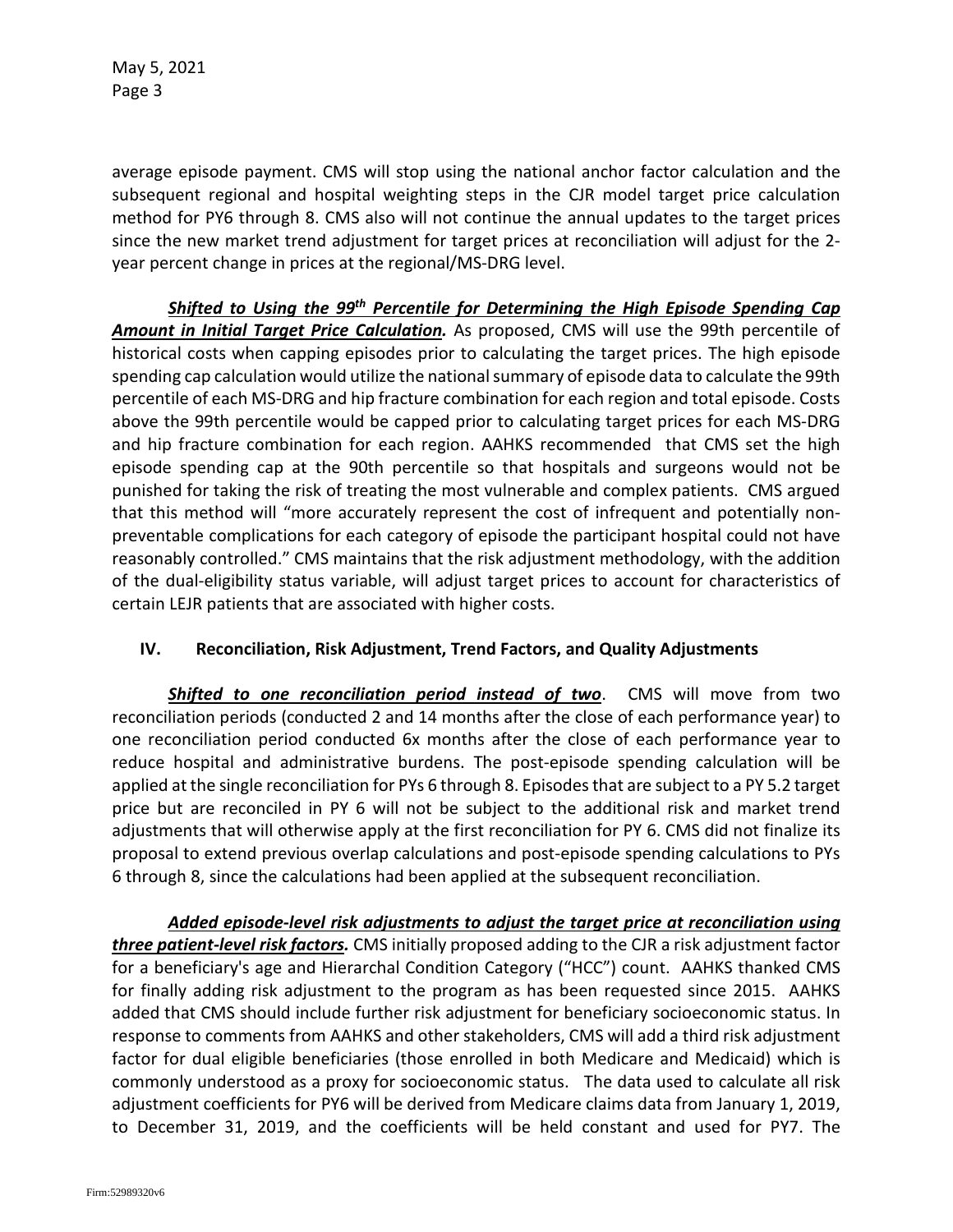May 5, 2021 Page 4

coefficients for PY8 will be derived from Medicare claims data from January 1, 2021 to December 31, 2021.

*Changes to the Trend Factor Calculation*. CMS finalized a market trend factor that will be the regional/MS-DRG mean cost for episodes occurring during the performance year divided by the regional/MS-DRG mean cost for episodes occurring during the target price base year. CMS will make a minor adjustment to this methodology to calculate PY6 target prices for MS-DRGs 521 and 522 to align the methodology with the addition of the new MS-DRGs to the CJR episode definition. In those instances, CMS will only adjust the IPPS portion of episode costs for baseline episodes initiated by MS-DRG 469 and 470 with fracture. CMS will make this adjustment prior to the application of the market trend factor for PY6 target prices for episodes initiated by MS-DRGs 521 and 522.

*Quality Adjustment Increases***.** CMS increased to 1.5 percentage point, from 1.0, the reduction to the applicable discount factor for participant hospitals with "good" quality performance and increased to a 3 percentage point, from 1.5, the reduction for participant hospitals with "excellent" quality performance for the composite score adjustment.

# **V. Modified Dates of Publicly Reported Data Use for Quality Measures and Patient-Reported Outcomes (PROs)**

CMS modified the PRO and Risk Variable Submission Requirements to reduce the percentage and procedure PRO data submission thresholds for PYs 6 through 8 as noted in Table 5a. Stakeholders expressed challenges reaching current benchmarks in PY5 (≥80% or ≥200 eligible procedures) and commented that requiring 100 percent submission was neither feasible nor realistic for participant hospitals.

#### TABLE 5a. REVISED PERFORMANCE PERIODS FOR PRE- AND POST-OPERATIVE THA/TKA VOLUNTARY DATA **SUBMISSION**

|            |                                     | Patient Population Eligible for THA/TKA                     | Requirements for Successful THA/TKA                                            |
|------------|-------------------------------------|-------------------------------------------------------------|--------------------------------------------------------------------------------|
| Model Year | <b>Performance Period</b>           | Voluntary Data Submission                                   | <b>Voluntary Data Submission</b>                                               |
|            |                                     | All patients undergoing elective primary THA/TKA procedures | Submit POST-operative data on primary elective TIIA/TKA procedures for >80% or |
| 2021       | July 1, 2019 through June 30, 2020. | performed between July 1, 2019 and June 30, 2020.           | $\geq$ 200 procedures performed between July 1, 2019 and June 30, 2020.        |
|            |                                     | All patients undergoing elective primary THA/TKA procedures | Bubmit PRE-operative data on primary elective THA/TKA procedures for >80% or   |
| 2022       | July 1, 2021 through June 30, 2022. | performed between July 1, 2021 and June 30, 2022.           | $\geq$ 300 procedures performed between July 1, 2021 and June 30, 2022.        |
|            |                                     | All patients undergoing elective primary THA/TKA procedures | Submit POST-operative data on primary elective THA/TKA procedures for ≥80% or  |
| 2023       | July 1, 2021 through June 30, 2022. | performed between July 1, 2021 and June 30, 2022.           | $\geq$ 300 procedures performed between July 1, 2021 and June 30, 2022         |
|            |                                     | All patients undergoing elective primary THA/TKA procedures | Submit PRE-operative data on primary elective THA/TKA procedures for ≥85% or   |
| 2023       | July 1, 2022 through June 30, 2023. | performed between July 1, 2022 and June 30, 2023.           | $\geq$ 400 procedures performed between July 1, 2022 and June 30, 2023.        |
|            |                                     | All patients undergoing elective primary THA/TKA procedures | Submit POST-operative data on primary elective THA/TKA procedures for >85% or  |
| 2024       | July 1, 2022 through June 30, 2023. | performed between July 1, 2022 and June 30, 2023.           | $\geq$ 400 procedures performed between July 1, 2022 and June 30, 2023.        |
|            |                                     | All patients undergoing elective primary THA/TKA procedures | Submit PRE-operative data on primary elective THA/TKA procedures for ≥90% or   |
| $2024$     | July 1, 2023 through June 30, 2024. | performed between July 1, 2023 and June 30, 2024.           | >500 procedures performed between July 1, 2023 and June 30, 2024.              |

CMS extended the post-op collection window for PYs 6 through 8 an additional 2 months, totaling 14 months. The start of post-op collection window for PY6 will remain unchanged, but will extend an additional 2 months (April 1, 2020 through August 31, 2021). CMS will shift the PY6 pre-op collection window 1 year later than originally proposed to April 1, 2021 through June 30, 2022. CMS made additional technical updates to the language. CMS also finalized its proposal to advance the Complications and HCAHPS performance periods for PYs 6 through 8 in alignment with the performance periods used for PYs 1 through 5.